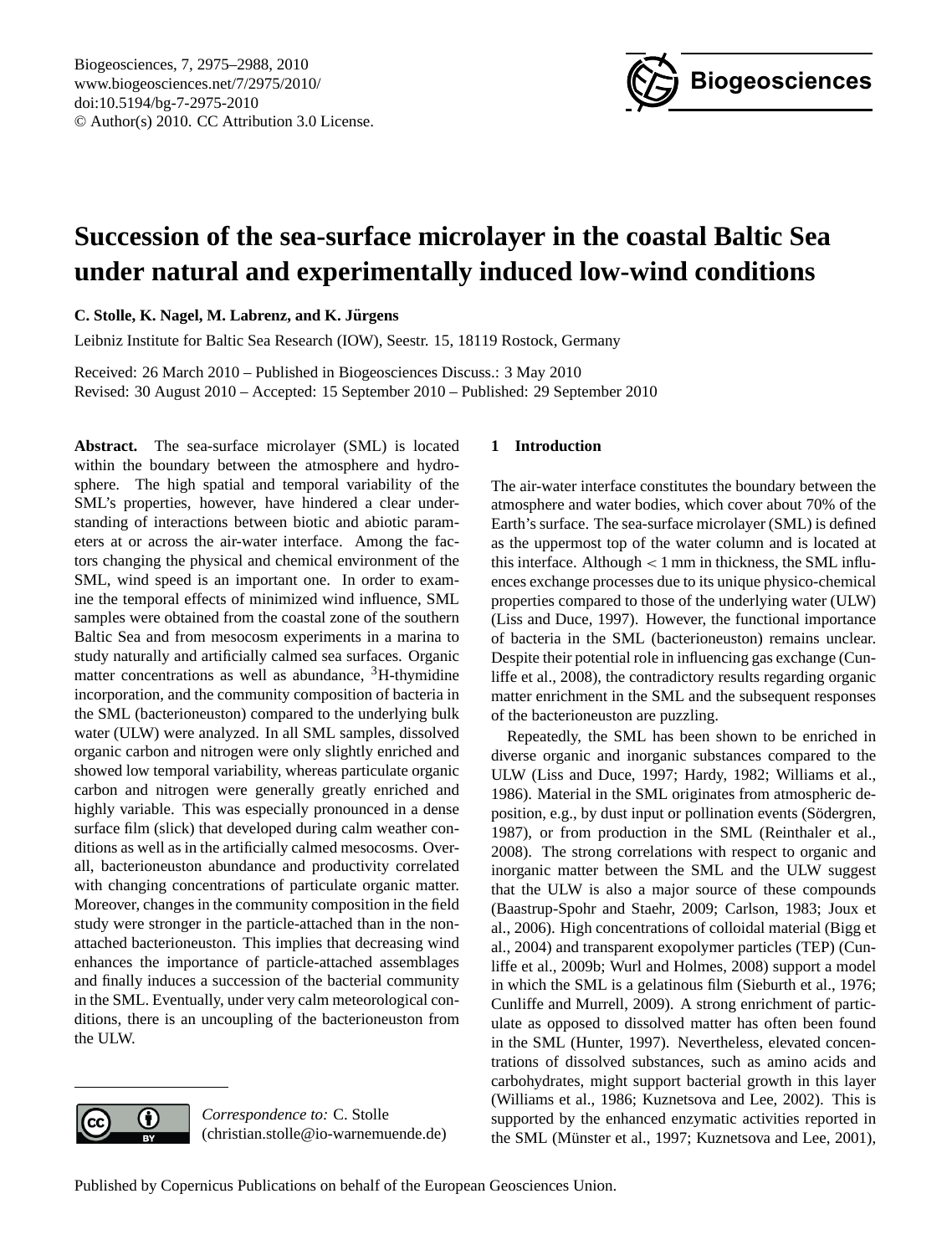suggesting that organic matter in the SML is not only highly concentrated but also utilizable for microbial uptake. However, low bacterial growth efficiencies in the SML indicate that the bacterioneuston only maintains cellular biomass and does not grow strongly (Reinthaler et al., 2008). Other studies, in which increased bacterial respiration rates and decreased bacterioneuston productivity in the SML were reported, confirmed this observation (Obernosterer et al., 2005; Stolle et al., 2009).

The high spatial and temporal variability in the SML might be a reason for this overall inconsistent picture. Variations of SML properties are due to import and export processes (atmospheric deposition, turbulent mixing), temporal successions (seasonality, trophic state), and the accumulation of inhibitory substances (organic pollutants, heavy metals). Moreover, meteorological conditions cause variable patterns in the SML. For instance, UV radiation was suggested to influence diurnal cycles of organic matter transformations and changing bacterial productivity in the SML (Carlucci et al., 1986; Falkowska, 2001). Furthermore, concentrations of particulate organic carbon and bacterial productivity in the SML were shown to be related to wind speed (Obernosterer et al., 2008). However, these factors do not fully explain patterns of bacterioneuston activities (Reinthaler et al., 2008; Santos et al., 2009).

The complexity of processes in the SML clearly leaves large uncertainties about the relation between bacterioneuston communities and the physical and chemical environment of the SML. The aim of this study was to elucidate the dynamics of organic matter accumulation as well as bacterial abundance, activity, and community composition in the SML during minimized wind-induced surface mixing. Wind influences the general physico-chemical properties of the SML in that, with decreasing wind speed, the stability of the SML is expected to increase. Therefore, SML samples were taken in the southern Baltic Sea on four consecutive days under constant low-wind conditions, following the formation and disintegration of a visible surface film (slick). Additionally, mesocosms were installed in a Baltic Sea marina in order to compare naturally influenced and artificially calmed sea surfaces.

## **2 Methods**

# **2.1 Field study site and sampling**

Samples from the SML were taken in the coastal zone near Warnemuende in the southern Baltic Sea in proximity to position 54°19′ N, 12°05′ E from 6 to 9 May 2008. Sampling was performed between 09:00 and 11:00 LT (local time) from a zodiac against wind direction to avoid contamination of the samples. SML samples were obtained using the glass-plate technique (Harvey and Burzell, 1972) and a framed wiping device which collects layer thicknesses of about  $50 \mu m$  (Stolle et al., 2009) and is in the range of measured SML thicknesses by pH microelectrodes (Zhang et al., 2003). However, there is evidence that glass-plate samples bias measurements of bacterial parameters in the SML due to dilution with bulk water (Cunliffe et al., 2009a) or due to the glass-plates' mode of operation (Hühnerfuss, 1981). Nonetheless, this sampling method was chosen in order to obtain sufficient quantities of the SML. Furthermore, it was previously shown that no bias is introduced into measurements of many bacterial parameters (Agogué et al., 2004; Stolle et al., 2009). Control samples from the ULW were taken from a depth of 1 m using a 2-l glass collection tube whose ends were closed by a drop-weight mechanism. Samples were returned to the laboratory and processed for subsequent analysis usually within 1 to 2 h after sampling. SML measurements were compared to results from the ULW and are expressed as enrichment factors (EF) according to the following definition:  $EF = [x]_{SML}/[x]_{ULW}$ , where [x] is the concentration of a given parameter (GESAMP, 1995). Wind speed was recorded and the data were provided by the meteorological station in Rostock-Warnemuende, located at the shore in proximity to the study site.

#### **2.2 Mesocosm experiments**

Mesocosm experiments were performed in a marina within the Warnow River estuary (54°18′ N, 12°09′ E) using circular floatation barriers. Each mesocosm had a surface area of  $10.5 \text{ m}^2$  and was open to the bottom. Three independent experiments were conducted in November and December 2008, with each experiment performed on four consecutive days. While, initially, three mesocosms were employed in each experiment, in each experiment only one mesocosm remained intact during the 4-day period. The other 2 mesocosms in each experiment lost air pressure in the floatation rim and, thus, had to be rejected. Samples were collected daily between 08:00 and 09:00 LT. About 50 ml of the SML was sampled, which was achieved using 7–10 glass-plate samplings. Given the SML's thickness of 27 µm–38 µm and a sampling area of the glass-plate of  $2000 \text{ cm}^2$ , 13–19% of the total area inside the mesocosms was sampled. The small sample volume was chosen to avoid sampling of the complete surface inside the mesocosm. The SML outside the mesocosms was sampled in triplicate, with ULW samples taken from a depth of 30 cm inside and outside the mesocosms. In order to avoid misleading results of chemical and biological parameters in the SML due to initial disturbance upon installation of the mesocosms, SML samples from the first day inside the mesocosms were not included in the analysis.

#### **2.3 Bacterial abundance and activity**

For the analysis of total bacterial cell numbers, samples were fixed with paraformaldehyde (1% final concentration)/glutaraldehyde (0.05% final concentration) in the dark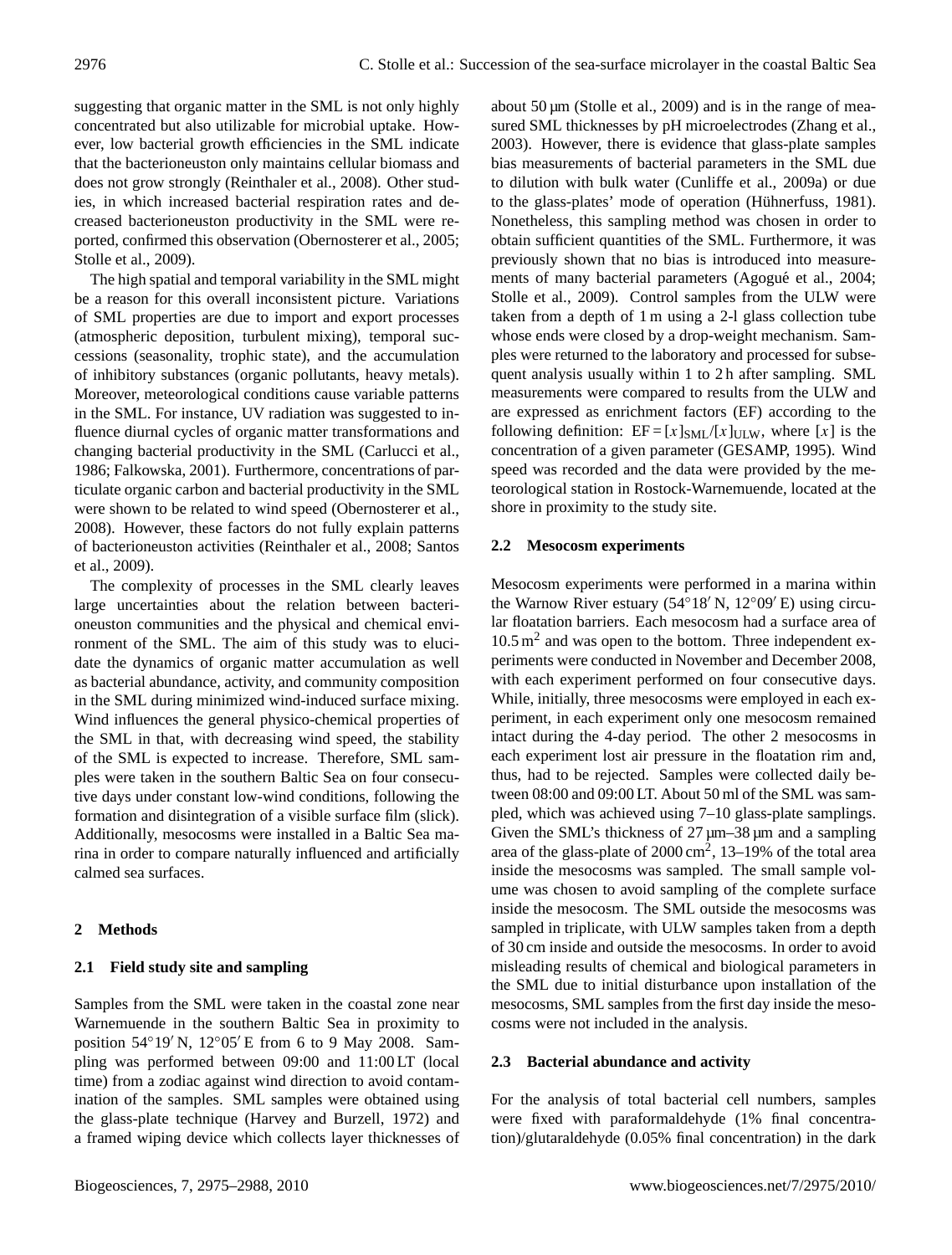for 1 h at  $5^{\circ}$ C, then frozen in liquid nitrogen and stored at −80 ◦C until analysis by flow cytometry. Heterotrophic bacteria were stained with SYBR Green (2.5 µM final concentration, Molecular Probes) for 30 min in the dark. Cells were counted at a constant flow rate  $(35 \mu I \text{ min}^{-1})$  using a Becton & Dickinson FACScalibur flow cytometer equipped with a laser emitting at 488 nm. Yellow-green latex beads (0.5 µm, Polysciences) were used as an internal standard. Bacteria were detected by their signature in a plot of side scatter (SSC) versus green fluorescence (FL1).

To assess the abundance of highly active bacteria in the mesocosm experiments, 900 µl of a sample were incubated with 100 µl of a 5-cyano-2,3-ditolyl tetrazolium chloride (CTC, Polysciences) solution (4 mM final concentration) in the dark at the in situ temperature for no longer than 1 h (Gasol and Arístegui, 2007). CTC uptake was stopped by fixation of the samples with paraformaldehyde (1% final concentration)/glutaraldehyde (0.05% final concentration) in the dark for 10 min at  $5^{\circ}$ C. The samples were then frozen in liquid nitrogen and stored at −80 ◦C. Cells were counted with a flow cytometer as described above, except that the beads for the internal standard were 1 µm in size and the cells were detected by their signature in a plot of orange fluorescence (FL2) versus red fluorescence (FL3).

The incorporation of  ${}^{3}$ H-methyl-thymidine ( ${}^{3}$ H-TdR, 60.1 Ci mmol−<sup>1</sup> , 10 nM final concentration, Moravek Biochemicals) was measured to determine heterotrophic bacterial productivity in 5-ml water samples from the field study, according to the method of Chin-Leo and Kirchman (1988). Triplicate samples were incubated for 1 h at the in situ temperature in the dark. Due to sample-volume limitations, triplicates of only 2.5 ml of each sample were incubated in the mesocosm experiments. This, however, had no effect on the observed bacterial productivity compared to 5-ml samples (data not shown). Incorporation was stopped by fixing the cells with formaldehyde (10% v/w) in the dark overnight at 5 ◦C. A fourth sample, serving as a blank, was fixed for at least 10 min prior to the addition of  ${}^{3}H$ -TdR. All samples were filtered on 0.22-µm polycarbonate filters (Millipore). Four ml of scintillation cocktail were added to the filters, after which the incorporated substrates were counted in a scintillation counter (Packard).

#### **2.4 Extraction of nucleic acids and fingerprint analysis**

Water samples from the field study were filtered on 3-µm Isopore filters (Millipore), which were presumed to retain the particle-attached fraction. The filtrate (i.e., the non-attached fraction) was then filtered on 0.22-µm Isopore filters (Millipore). Water samples from the mesocosm experiments were filtered unfractionated on 0.22-um Isopore filters. All filters were rapidly frozen in liquid nitrogen and stored at −80 ◦C. DNA and RNA from frozen filters were extracted using a phenol-chloroform-extraction method, according to Weinbauer et al. (2002). After cell lysis, the samples were divided and a pH-dependent procedure was applied to extract DNA (phenol-chloroform  $pH = 7.5-8$ ) or RNA (phenol-chloroform  $pH = 4.5-5$ . The resulting extracts were washed and the nucleic-acid content was quantified spectrophotometrically using a NanoDrop ND-1000 Photometer (NanoDrop Technologies).

For the analysis of the presumably active bacterial community, the RNA was reverse transcribed into complementary DNA (cDNA). Co-precipitated DNA was removed using DNAseI (DNA-free kit, Ambion), following the manufacturer's instructions. cDNA was synthesized from 10– 20 ng RNA in a reverse-transcriptase polymerase chain reaction (RT-PCR) using the universal primer 1492R (5'- GGTTACCTTGTTACGACTT-3') (Lane, 1991) and the iScript cDNA synthesis kit (Bio-Rad). The complete removal of DNA was determined with an additional RT-PCR without enzyme. Successful synthesis of the cDNA was confirmed in a following PCR, as described below.

The 16S rRNA (presumably active bacteria) and 16S rRNA gene (total bacteria) fingerprints of the bacterial communities were analyzed using single-strandconformation polymorphism (SSCP). DNA extracts as well as cDNA amplicons were PCR-amplified using the primers Com1 (5'CAGCAGCCGCGGTAATAC3') and Com2-Ph (5'CCGTCAATTCCTTTGAGTTT3') (Schwieger and Tebbe, 1998), which amplify *Escherichia coli* 16S rRNA gene positions 519–926, following the protocol described in Labrenz et al. (2007). The annealing-temperature was 50 °C. Single-stranded DNA was generated and purified and the SSCP analysis carried out as described in Schwieger and Tebbe (1998). Cluster analysis and pairwise comparisons of the band patterns in digitised images were done with Gel-Compare II (Applied Maths NV) based on their densitometric profiles (Pearson correlation coefficient) after background subtraction, least-square filtering, and optimization which were used for background removal, smoothing of the profiles and to optimize the settings for the analyses, respectively, according to the manufacturers' instructions. The pairwise comparison of the bacterioneuston and bacterioplankton community is expressed as the percentage dissimilarity.

#### **2.5 Analysis of organic carbon and nitrogen**

Ten-ml water samples from the mesocosm experiments were sealed in HCl-precleaned and precombusted  $(450 °C, 6 h)$ glass ampoules using a portable propane torch. The sealed ampoules were quickly frozen without the addition of preservatives and then stored at  $-20\degree C$  until analysis in the laboratory. Total organic carbon (TOC) and total nitrogen (TN) were quantified using a high-temperature combustion method, carried out in the presence of a Pt-catalyst on a Shimadzu TOC-V analyzer supplemented with a Shimadzu TNM-1 nitrogen detector and a Shimadzu ASI-V autosampler (Shimadzu Europe Ltd.). This system allows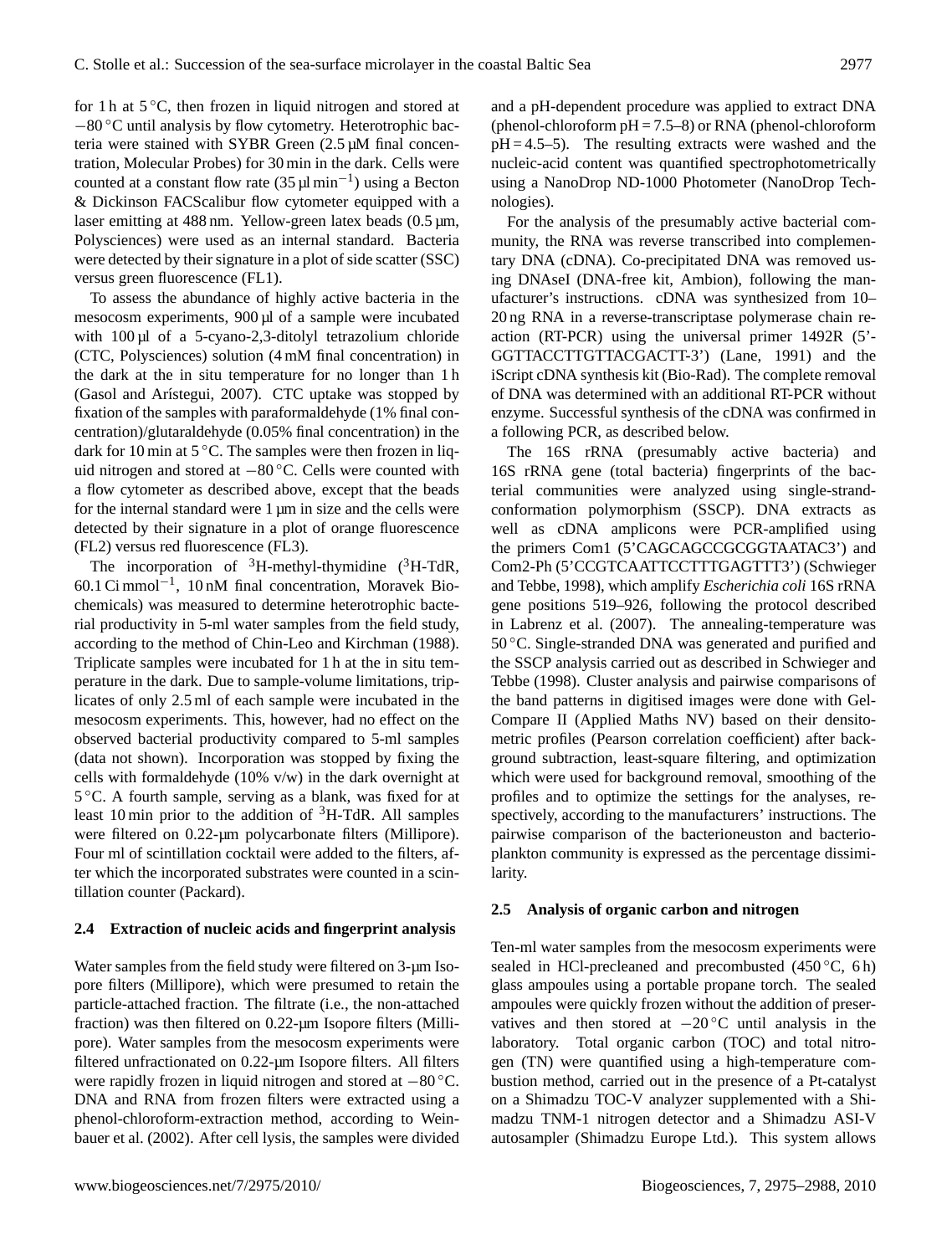simultaneous determination of TOC and TN in the same sample. The temperature of the catalyst was kept at 680 ◦C and carbon-free air produced by a Whatman gas generator was used as carrier gas (flow rate:  $150 \text{ ml min}^{-1}$ ). Acetanilide was used for a 4-point calibration. Prior to analysis, the samples were acidified with 2N HCl (suprapure grade) to a final pH < 2. Calculations of TOC and TN concentrations were based on four injections of the sample (injection volume: 75 µl). All samples were run in duplicate. The reliability of each analytical run was checked using external reference material in a seawater matrix for TOC and TN and using reference material for blank measurement. The reference material was obtained from Dennis Hansell's CRM program (Dennis Hansell, University of Miami).

For the analysis of particulate organic carbon (POC) and nitrogen (PN), 50–500 ml (field study) and 95–250 ml (subset of samples from the mesocosm experiments) of sample were filtered through Whatman GF/F glass-fiber filters (approximately  $0.7 \mu m$  pore size, precombusted at  $450 \degree C$  for 6 h). After filtration, the filters were transferred into 10-ml rolled-rim vials and stored at  $-20$  °C. Prior to analysis, particulate inorganic carbon (PIC) was dispersed by acidifying the thawed filter with 100 µl of 2N HCl. After an incubation of approximately 30 min, the filters were dried at  $60^{\circ}$ C for 4 h. For final measurements, the dry filters were transferred into small tin boats and analyzed in an Elementar vario MI-CRO cube elemental analyzer (Elementar Analysensysteme GmbH, Germany) using the standard protocol recommended by the manufacturer. Acetanilide was used for calibration. The filtrate, i.e. dissolved organic carbon (DOC) and dissolved nitrogen (DN) was analyzed as described for TOC and TN (see above). Measurements uncertainties for DOC, DN, POC and PN were  $< 5 \mu$ mol l<sup>-1</sup>,  $< 3 \mu$ mol l<sup>-1</sup>,  $< 1.3 \mu$ M and  $< 0.5 \mu M$ , respectively.

## **2.6 Statistical analysis**

Statistical analyses of the results from the mesocosm experiments were based on non-parametric tests, as normal distribution was either rejected using the Kolmogorov-Smirnoff test or the sample numbers were too small for proper testing. To examine the equality of the means between the SML and the ULW samples as well as among the SML samples, the Wilcoxon test and the Friedman test, respectively, were chosen. A significance level of  $p < 0.05$  indicated that the means of the samples were significantly different. Spearman's rank correlation was applied to test the association between parameters in the SML and the ULW. Again,  $p < 0.05$  indicated significant correlation.

**Table 1.** Wind speed in May 2008 during sea-surface microlayer sampling as well as mean values for a 6-h period prior to sampling. Samples were taken in the southern Baltic Sea offshore Warnemuende in proximity to position  $54°19'$  N;  $12°05'E$ .

| Date        | Wind speed $(m s^{-1})$ | Wind speed $(m s^{-1})$<br>6h mean |
|-------------|-------------------------|------------------------------------|
| 6 May 2008  | 3.80                    | 2.30                               |
| 7 May 2008* | 1.90                    | 1.08                               |
| 8 May 2008  | 1.50                    | 2.12                               |
| 9 May 2008  | 2.60                    | 2.53                               |

\*visible slick formation

## **3 Results**

## **3.1 Field study**

The SML in the southern Baltic Sea was sampled on four consecutive days, from 6 to 9 May 2008 (days 1–4), using the glass-plate technique. SML thickness, determined by the sample volume per area of the sampling device, was only measured on day 2 and was 46  $\mu$ m. This was in the range of previously reported values (Stolle et al., 2009). All sampling days were characterized by a wind speed  $<$  3.8 m s<sup>-1</sup> during sampling as well as within the 6 h prior to sampling (Table 1). On day 2, the sea surface was very calm, resulting in the formation of a visible surface film (slick) with considerably altered visible reflectance characteristics. The following day, this slick began to disintegrate and it disappeared completely by day 4, in parallel with the increasing wind speed of up to  $2.6 \,\mathrm{m\,s^{-1}}$ .

#### **3.1.1 Organic carbon and nitrogen**

The pool of organic carbon and nitrogen in the SML underwent major changes throughout the sampling period, with high-level accumulations during slick formation (day 2, Fig. 1a). The concentrations of POC and PN in the SML increased from 25.2 μmol POC l<sup>-1</sup> and 5.9 μmol PN l<sup>-1</sup> on day 1 to 791.3 POC µmol  $l^{-1}$  and 76.4 PN µmol  $l^{-1}$  on day 2. In the ULW, POC ranged between 20.8 and 35.1  $\mu$ mol l<sup>-1</sup> and PN between 2.8 and 5.5 µmol  $1^{-1}$ . This resulted in high enrichment factors for POC (26.8) and PN (19.5) on day 2. Disintegration of the slick (days 3 and 4) was accompanied by a subsequent decrease in the absolute and relative values of POC and PN in the SML, although there was still an overall enrichment compared to the ULW (Fig. 1a). In the slick, POC and PN concentrations contributed 70% and 79% to TOC and TN, respectively, compared to only 11% POC and 14% PN during pre-slick conditions and 6–9% POC and 14–18% PN in the ULW on all sampling days.

In the ULW, DOC and DN were highest on day 1  $(355.7 \,\mathrm{\mu} \text{mol} \text{ } 1^{-1}$  and 34.4  $\,\mathrm{\mu} \text{mol} \text{ } 1^{-1}$ , respectively), but over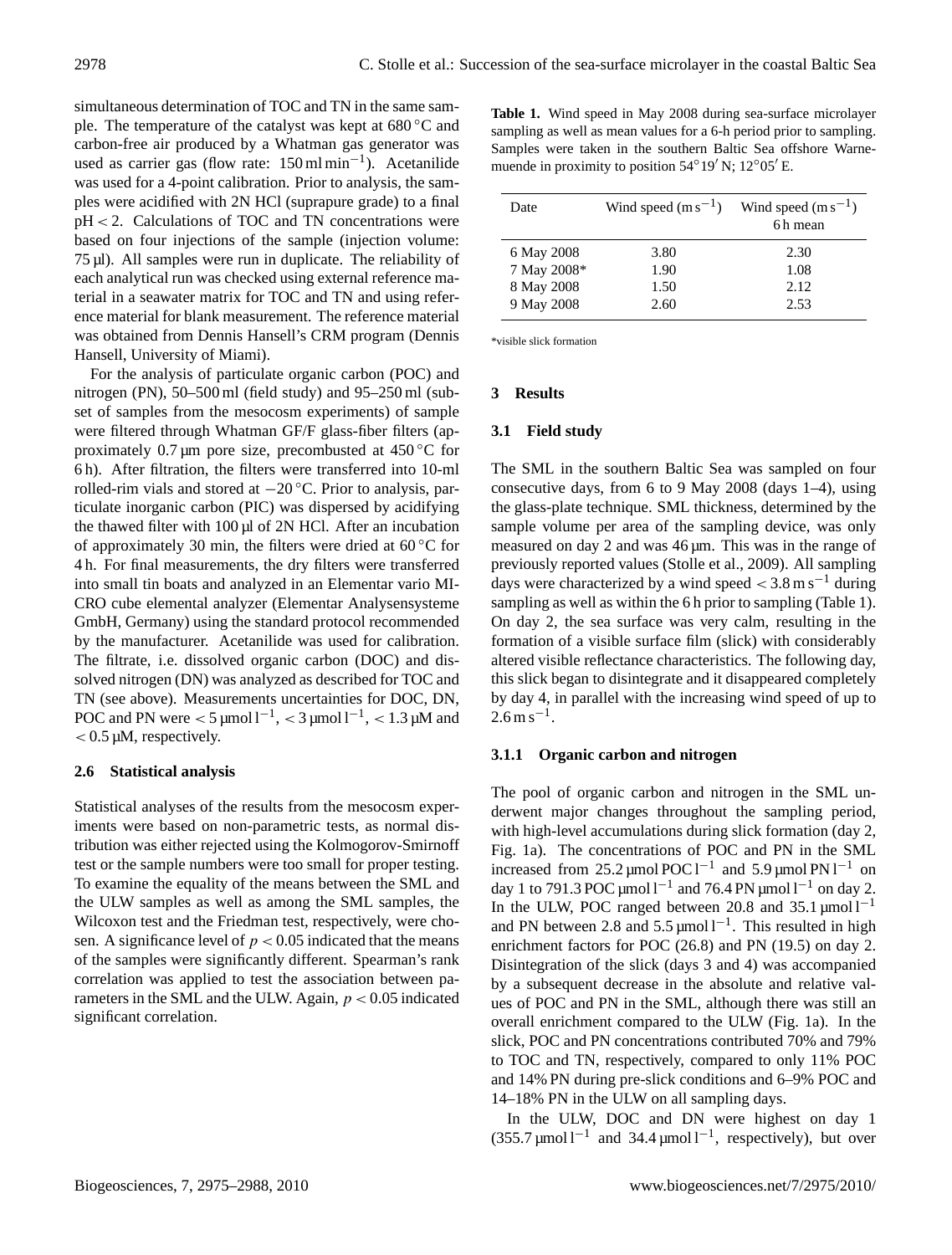

**Fig. 1.** Changes of organic carbon and nitrogen **(A)**, bacterial abundance  $(B)$ , and bacterial incorporation of  ${}^{3}H$ -thymidine  $(C)$ throughout the formation and disintegration of a visible surface film (slick) in the southern Baltic Sea. Values are given as enrichment factors (EF), i.e., relative ratios between the sea-surface microlayer and the underlying water. Dashed lines indicate  $EF = 1$ , in which case the values in the samples were equal. Additionally, absolute values for the bacterial parameters are indicated.

the remaining sampling period they were relatively stable  $(310.6-314.5 \,\text{\mu} \text{mol} \text{1}^{-1}$  and  $15.7-17.4 \,\text{\mu} \text{mol} \text{1}^{-1}$ , respectively). DOC and DN showed only slight accumulations in the SML (Fig. 1a), with the highest enrichment factors measured on day 3 for both DOC  $(1.1)$  and DN  $(1.3)$ .

# **3.1.2 Bacterial abundance, activity, and community composition**

Enrichment factors for total bacterial cell numbers (3.0) and  $3H-TdR$  incorporation (2.3) were highest in the slick (Fig. 1b) and c). On day 2,  $4.6 \times 10^6$  bacterial cells ml<sup>-1</sup> were measured in the SML, which was nearly twice as high as on day 1; however, with dissolution of the slick on days 3 and 4 the number of cells decreased even below the value of day 1 (Fig. 1b). A similar pattern was observed for bacterioneuston productivity, which peaked in the slick and subsequently decreased over the following days to the initial value of day 1 (Fig. 1c). Interestingly, total bacterial cell numbers and  ${}^{3}$ H-TdR incorporation in the ULW decreased slightly on day 2 (slick) and increased on day 3. Therefore, the enrichment factor for  ${}^{3}$ H-TdR incorporation on day 3 was smaller (0.5) than that on day  $2$  (2.3) and day  $4$  (1.3).

A comparison of bacterioplankton and bacterioneuston community composition, using 16S rRNA (presumably active bacteria) and 16S rRNA gene (total bacteria) fingerprints, revealed strong changes throughout the sampling period. The differences in community composition of nonattached bacteria between the SML and ULW were initially  $<$  10.1% in both the 16S rRNA gene and the 16S rRNA fingerprints (Fig. 2a). However, in the slick, this dissimilarity increased to 33.7% (16S rRNA gene) and 53.3% (16S rRNA) due to major changes within the bacterioneuston community composition. This was illustrated in a cluster analysis, in which all ULW samples and the remaining SML samples grouped clearly together (Fig. 2b).

An overall similar pattern was observed in a comparison of the 16S rRNA and rRNA gene fingerprints of the particle-attached bacterial communities (Fig. 2a), but there were also a few differences: (1) the dissimilarities between the bacterioneuston and bacterioplankton community in the 16S rRNA gene fingerprints were higher than in the corresponding 16S rRNA fingerprints, except on day 1; (2) the dissimilarities between the bacterioneuston and bacterioplankton community were generally higher in the particle-attached than in the non-attached fraction; and (3) during slick disintegration, the dissimilarities in the particle-attached fraction did not decrease as much as they did in the non-attached fraction. Nonetheless, cluster analysis of the particle-attached 16S rRNA fingerprints showed that the bacterioneuston community in the slick was least similar to all other samples (Fig. 2c).

In summary, slick formation in the southern Baltic Sea enhanced bacterial abundance and productivity in the SML and induced strong changes in bacterioneuston community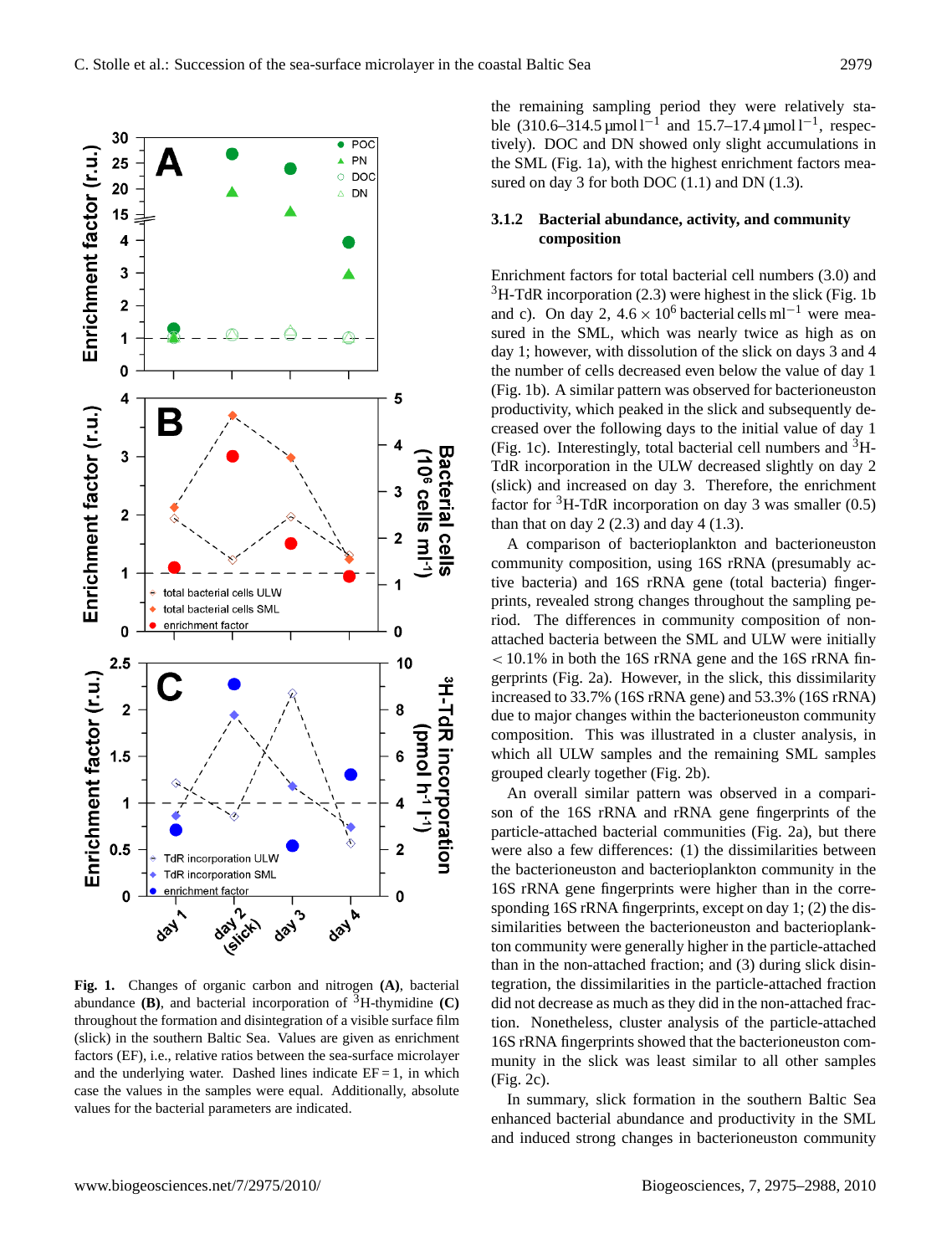

**Fig. 2.** Analysis of the bacterial community composition in the Baltic Sea field study based on 16S rRNA and 16S rRNA gene fingerprints. **(A)** Pairwise dissimilarity between bacterioneuston (SML) and bacterioplankton (ULW) community profiles for the particle-attached and non-attached fraction. (B, C) Cluster analyses of 16S rRNA fingerprints of the non-attached **(B)** and of the particle-attached **(C)** fractions show strong changes in the bacterioneuston community during slick formation.

composition. Moreover, slick formation was characterized by a strong accumulation of particulate matter.

# **3.2 Mesocosm experiments**

Temporal changes of the SML under artificially calmed vs. natural, wind-affected sea surfaces were studied in mesocosm experiments. The study site was heavily influenced by the opposing inflow of water from brackish (Baltic Sea) and limnic (Warnow River) sources. Nevertheless, measurements of several biotic and abiotic parameters revealed highly comparable conditions in all ULW samples inside and outside the mesocosms (Supplement Fig. 1).

# **3.2.1 Dynamics of organic carbon and nitrogen**

Absolute concentrations of TOC and TN in all samples as well as DOC, DN, POC and PN in a subset of samples (see below) were in the range of previously reported values from the southern Baltic Sea (Nausch et al., 2009; Supplement Table 1). Inside and outside the mesocosms, TOC and TN in the SML showed similar characteristics. The concentrations of both were highly variable but overall enriched compared to the ULW (Wilcoxon test;  $p \le 0.008$ ,  $n \ge 9$ ; Table 2). The enrichment factors for TN were higher than those for TOC (Wilcoxon test;  $p \le 0.008$ ,  $n \ge 9$ ), but the two sets of values correlated significantly with each other (Spearman  $r_s \ge 0.767$ ,  $p \le 0.016$ ,  $n \ge 9$ ). Absolute concentrations of these parameters in the SML did not correlate with those of the ULW inside the mesocosms and did so only weakly outside the mesocosms (Table 2).

Outside the mesocosms, POC and DOC as well as PN and DN were measured on the first and last day of each experiment. Enrichment factors for POC and PN ranged between 2.2 and 16.4 and about doubled throughout the first and third experiment. Yet, on the last day of each experiment, enrichments outside the mesocosms were not as pronounced as those inside the mesocosms (Table 3). Here, POC, DOC, PN, and DN were analyzed only on the last day of each experiment due to sample-volume limitations. Enrichment factors for POC inside the mesocosms ranged between 9.5 and 22.6 (Table 3). In the SML inside the mesocosms, 27–60% of TOC consisted of POC (Table 3), compared to 4–8% in the ULW (data not shown) and 14–47% in the SML outside the mesocosms (Table 3). A comparable pattern was found for the enrichment of PN (Table 3). DOC and DN were only slightly but similarly enriched in all SML samples (1.1–1.3 and 1.0–1.7, respectively).

# **3.2.2 Bacterial parameters**

Bacterial abundance and productivity in the SML were, in general, highly variable (Fig. 3c–e). Overall, CTC-positive cells were enriched in all SML samples (Wilcoxon test;  $p \le 0.008$ ,  $n \ge 9$ ; Table 2, Fig. 3d), but the absolute values of the SML did not correlate with those of the ULW (Table 2). Inside and outside the mesocosms, absolute total bacterial cell numbers were enriched in the SML (Wilcoxon test;  $p \le 0.011$ ,  $n > 9$ , Table 2, Fig. 3c). <sup>3</sup>H-TdR incorporation in the SML outside the mesocosms was slightly decreased compared to the ULW (Wilcoxon test;  $p = 0.010$ ,  $n = 36$ ; Table 2, Fig. 3e) whereas in the SML inside the mesocosms it was highly variable and not significantly different from  ${}^{3}$ H-TdR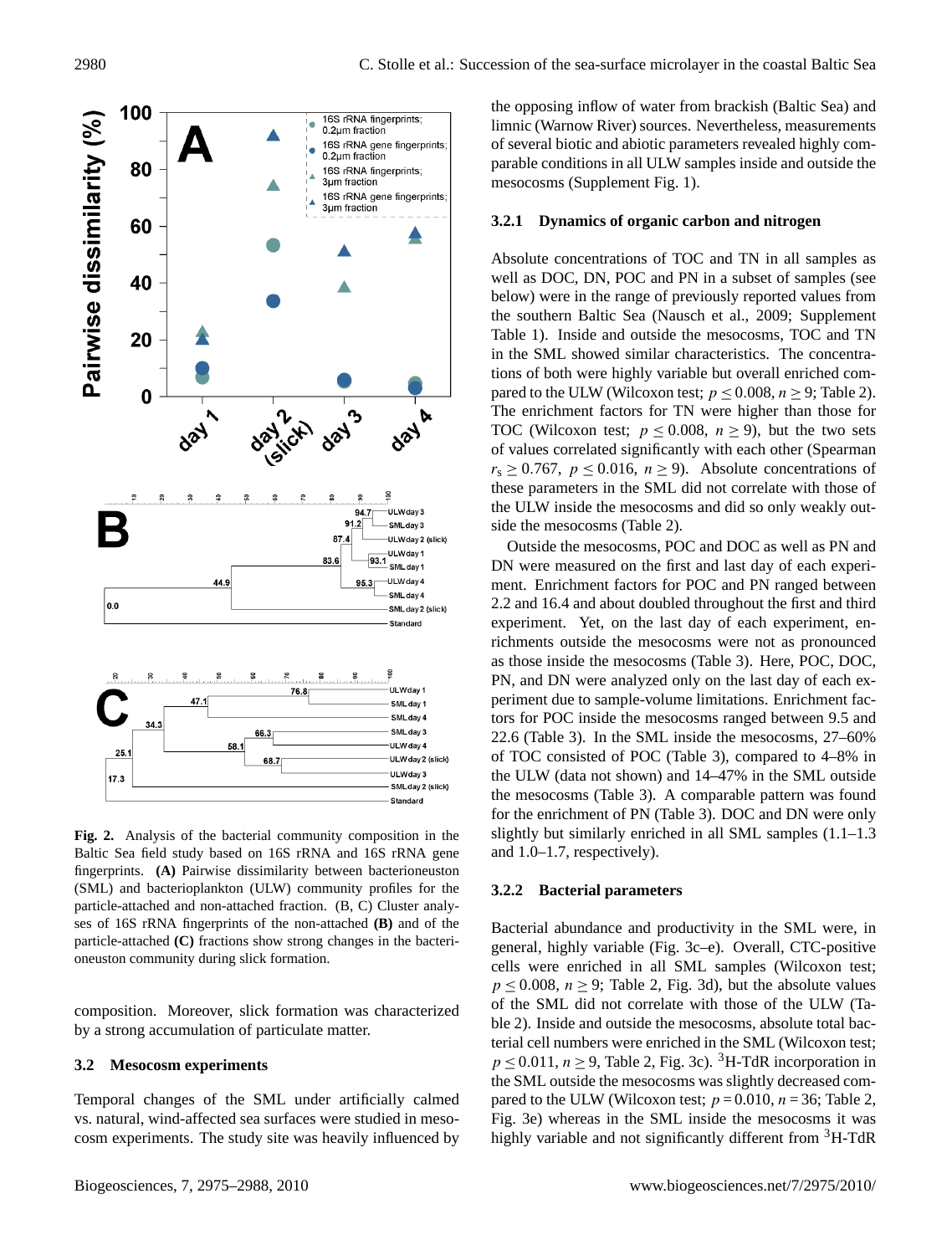

**Fig. 3.** Enrichment factors of total organic carbon **(A)**, total nitrogen **(B)**, abundance of total bacterial cells **(C)**, and CTC-positive cells **(D)** as well as the incorporation of  ${}^{3}H$ -thymidine **(E)** are given for the sea-surface microlayer inside (coloured circles) and outside (white circles) the mesocosms. Results of three experiments are shown. Error bars indicate standard deviation of three independent samples.



**Fig. 4. (A)** Pairwise comparison of the total bacterioneuston community inside (coloured circles) and outside (white circles) the mesocosms with respect to bacterioplankton community based on 16S rRNA fingerprints. **(B)** Cluster analysis of all communities as revealed by their single-strand conformation polymorphism (SSCP) band patterns over the course of four days during the second experiment. The day of the experiment as well as the origin of the samples are indicated (SML = sea-surface microlayer, ULW = underlying water, control = outside mesocosms).

incorporation in the ULW (Wilcoxon test;  $p = 0.347$ ,  $n = 9$ ; Table 2, Fig. 3e). Bacterial cell numbers and <sup>3</sup>H-TdR incorporation in the SML correlated with the corresponding values in the ULW outside but not inside the mesocosms (Table 2). To test whether enrichments inside the mesocosms were different from those outside the mesocosms, enrichment factors among all samples were compared. The results implied that the enrichment of CTC-positive cells and  ${}^{3}$ H-TdR incorporation were not statistically different inside vs. outside the mesocosms (Table 2).

The total bacterial community composition was analyzed by 16S rRNA fingerprinting. During the first and third experiments, the differences between the bacterioneuston and bacterioplankton communities were found to be highly dynamic (Fig. 4a). Outside the mesocosms, the dissimilarity in community composition between SML (bacterioneuston) and ULW (bacterioplankton) during experiments 1 and 3 was always lower than inside the mesocosms (Fig. 4a). In both experiments, the highest dissimilarities between SML and ULW inside the mesocosms occurred on the third day (82.9% and 72.3% in experiment 1 and 3, respectively). By contrast, throughout the second experiment, the dissimilarities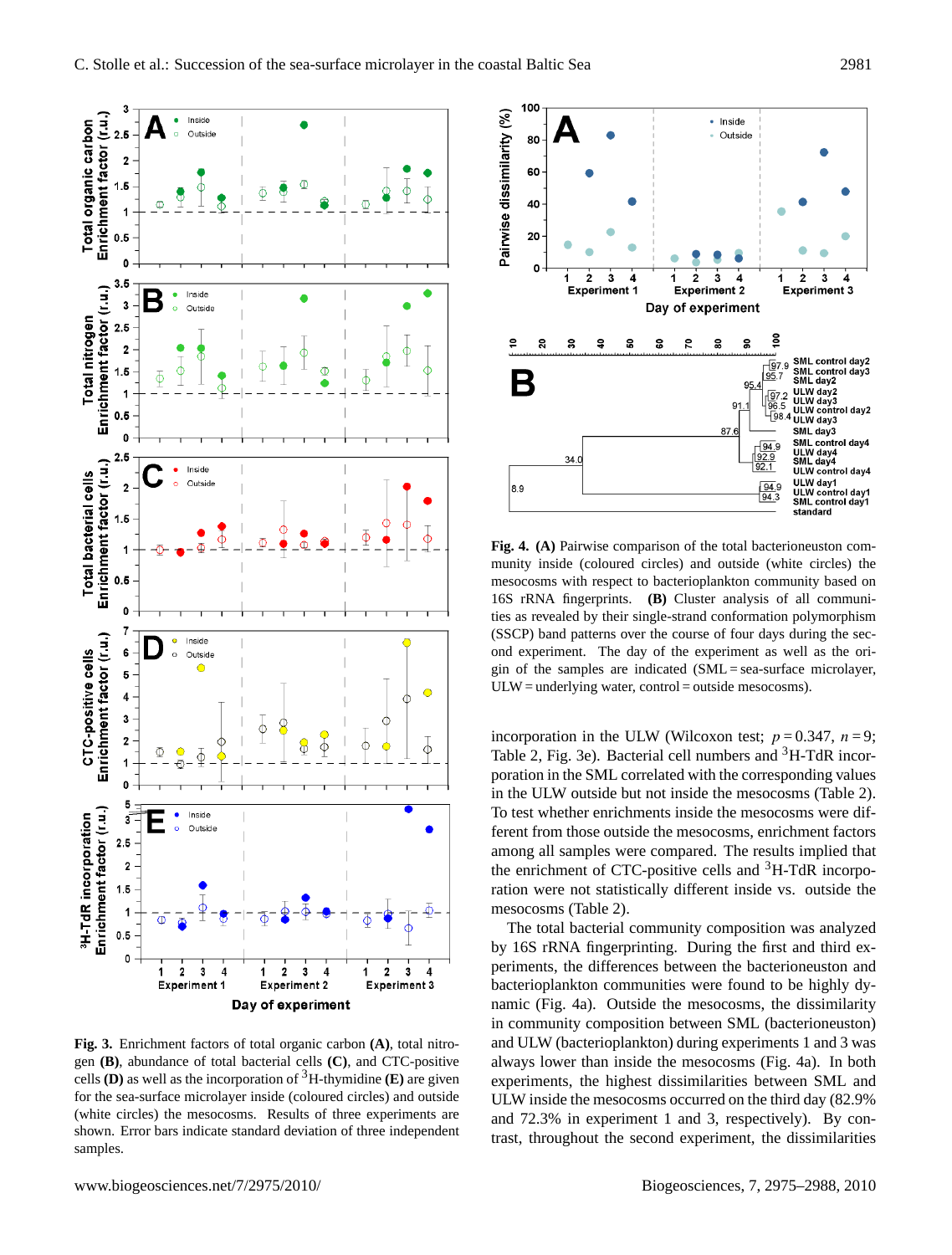| <b>Table 2.</b> Comparison between samples from the sea-surface microlayer (SML) inside and outside the mesocosms with respect to the      |
|--------------------------------------------------------------------------------------------------------------------------------------------|
| underlying water (ULW). For each parameter, potential differences in absolute values between the SML and ULW (Wilcoxon test) were          |
| tested, as were potential correlations between these values (Spearman-rho correlation coefficient). Moreover, the enrichment factors among |
| all SML-samples inside and outside the mesocosms were examined for significant differences (Friedman test).                                |

|                 |             | Inside mesocosms<br><b>SML</b> vs. ULW |             | Outside mesocosms<br>SML vs. ULW | Enrichment factors<br>all SMLs |
|-----------------|-------------|----------------------------------------|-------------|----------------------------------|--------------------------------|
|                 | Wilcoxon    | Spearman $(r_s)$                       | Wilcoxon    | Spearman $(r_s)$                 | Friedman                       |
| Total organic   | $p = 0.008$ | 0.262                                  | p < 0.001   | 0.076                            | $p = 0.224$                    |
| carbon          | $n=8$       | $n.s.: n = 8$                          | $n = 35$    | n.s.; $n = 35$                   | $n=8$                          |
| Total nitrogen  | $p = 0.008$ | $-0.310$                               | p < 0.001   | 0.384                            | $p = 0.134$                    |
|                 | $n=8$       | $n.s.: n = 8$                          | $n = 35$    | *; $n = 35$                      | $n=8$                          |
| Total           | $p = 0.011$ | 0.583                                  | p < 0.001   | 0.685                            | $p = 0.215$                    |
| bacterial cells | $n=9$       | $n.s.: n=9$                            | $n = 35$    | ***; $n = 35$                    | $n=9$                          |
| CTC-positive    | $p = 0.008$ | 0.333                                  | p < 0.001   | 0.197                            | $p = 0.0081$                   |
| cells           | $n=9$       | $n.s.: n=9$                            | $n = 36$    | n.s.; $n = 36$                   | $n=9$                          |
| $3H-TdR$        | $p = 0.374$ | 0.217                                  | $p = 0.010$ | 0.947                            | $p = 0.040$ <sup>1</sup>       |
| incorporation   | $n=9$       | $n.s.: n=9$                            | $n = 36$    | ***: $n = 36$                    | $n=9$                          |

Bold values indicate significantly different (Wilcoxon test) or significantly correlated (Spearman-rho) comparison.  $r_s =$  Spearman- $\rho$  correlation coefficient; level of significance is indicated as follows: \*\*\* = p < 0.001; \*\* = p < 0.01;  $n = p < 0.05$ ; n.s. = not significant; <sup>1</sup> Bonferroni-correction showed that each single comparison within the Friedman test was not significant (data not shown).

**Table 3.** Enrichment factors (EF) of particulate organic carbon (POC) and particulate nitrogen (PN) inside and outside the mesocosms. Outside the mesocosms, samples were taken on the first and the last day of each experiment; inside the mesocosms, samples were only taken on the last day of each experiment. Values in parentheses indicate contribution of the particulate matter to the total organic matter pool (%).

|                |                      |                     | EF (POC)                  |                     | EF(PN)                    |  |  |
|----------------|----------------------|---------------------|---------------------------|---------------------|---------------------------|--|--|
| Experiment     | Day of<br>experiment | Inside<br>mesocosms | Outside<br>mesocosms*     | Inside<br>mesocosms | Outside<br>mesocosms*     |  |  |
| 1              | 1                    | n.d.                | $2.16 \pm 0.96$<br>(14.1) | n.d.                | $2.17 \pm 1.02$<br>(13.2) |  |  |
|                | $\overline{4}$       | 12.76<br>(48.8)     | $6.13 \pm 3.19$<br>(30.0) | 9.62<br>(43.0)      | $4.97 \pm 2.86$<br>(27.1) |  |  |
| $\overline{2}$ | 1                    | n.d.                | $6.98 \pm 2.38$<br>(24.5) | n.d.                | $7.17 \pm 1.99$<br>(18.0) |  |  |
|                | $\overline{4}$       | 9.48<br>(27.4)      | $6.44 \pm 1.57$<br>(23.2) | 7.74<br>(29.8)      | $4.88 \pm 1.98$<br>(20.4) |  |  |
| 3              | 1                    | n.d.                | $5.21 \pm 2.32$<br>(26.3) | n.d.                | $4.64 \pm 3.21$<br>(31.0) |  |  |
|                | $\overline{4}$       | 22.64<br>(60.0)     | 16.38<br>(46.8)           | 30.40<br>(70.8)     | 15.34<br>(50.72)          |  |  |

\* Mean  $\pm$  standard deviation (*n* = 3; values without standard deviation *n* = 1).

between the SML and the ULW were consistently  $\langle 9\% \rangle$ . During this experiment, there was a drastic change in community composition of the bacterioplankton between the first and the second day, most likely due to an inflow of brackish water into the limnic harbor (Supplement Fig. 1b). These changes were also observed in the SML inside and outside the mesocosms (Fig. 4b).

Taken together, all of the parameters in the SML inside and outside the mesocosms were highly dynamic and highly variable, with changes in their enrichment factors within each experiment (Fig. 3). Nevertheless, although the differences among all SML samples were not significant, the enrichment factors inside the mesocosms, especially for bacterial parameters, tended to be higher than the mean enrichment outside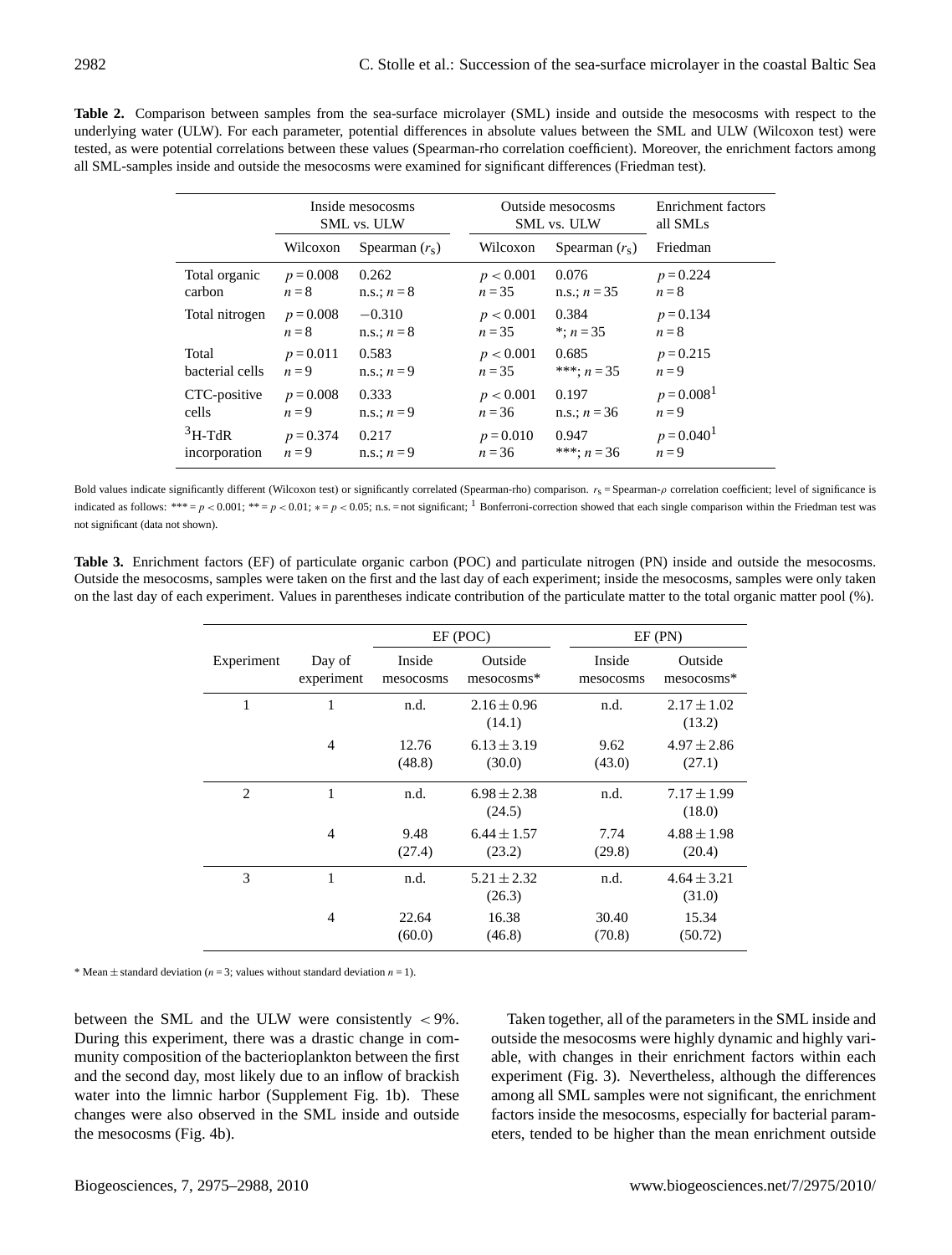the mesocosms (Fig. 3). Additionally, the enrichment of particulate matter inside the mesocosms was always enhanced compared to values outside the mesocosms.

## **4 Discussion**

#### **4.1 Organic matter in the sea-surface microlayer**

Organic matter in the SML is a complex mixture of substances, with major contributions of carbohydrates, proteins, and lipids (Williams et al., 1986; Kattner et al., 1985). It is well known that the dissolved fraction of organic matter is slightly, but consistently enriched in the SML (Hunter, 1997). Also, SML samples from the coastal zone of the southern Baltic Sea in this study showed only minor enrichments of DOC and DN. Enrichment factors ranged between 1.0 and 1.3, comparable to previously reported values from different aquatic habitats (Momzikoff et al., 2004; Reinthaler et al., 2008; Wurl and Holmes, 2008). Moreover, absolute and relative concentrations of dissolved organic matter revealed only slight temporal variability throughout the sampling period. This was even observed during the formation and disintegration of a dense surface film (slick), which confirms the findings of a previous study, in which concentrations of dissolved organic matter were constant in a transition zone from a "clean" SML to a dense slick (Carlson, 1982).

Reinthaler et al. (2008) reported that only a minor portion (∼6%) of the TOC pool in the SML of the Mediterranean Sea consisted of the particulate size fraction. However, in that study, most of the samples were taken when wind speeds were  $> 4 \text{ m s}^{-1}$ . High contributions of POC and PN to the total organic matter pool were determined in our field study during and after slick formation. Overall, in the SML, enrichment of the particulate fractions of organic carbon and nitrogen was consistently higher than that of the dissolved fractions. Enrichment factors for POC in the visible and in the disintegrating slick were 26.8 and 24.0, respectively, and were similar to the values reported for other coastal slicks, although 40-fold enrichments have also been cited (Carlson, 1983; Garabetian et al., 1993).

In the mesocosm experiments, similar proportions of the dissolved and particulate fraction were observed as in the field study. Enrichment factors of DOC and DN ranged between 1.0 and 1.7 and were not different in the artificially calmed mesocosms compared to the natural wind-influenced SML outside the mesocosms (data not shown). In contrast, enrichment factors for POC and PN ranged between 2.2 and 30.4 and were always higher inside than outside the mesocosms. Furthermore, POC (up to 60%) and PN (up to 71%) had major contributions to the total organic matter pool of each element. Again, contributions were much higher in the artificially calmed SML inside the mesocosms. Consequently, although distinction of the dissolved and particulate fractions was only possible in a subset of samples, the changing concentrations of particles in the SML were most likely the major driving force of temporal variability in the enrichment of TOC and TN. Furthermore, the variability in particulate matter enrichment could have caused the low or absent correlation of TOC and TN concentrations between the SML and the ULW in all mesocosm experiments.

While the origin of organic matter in the SML in the present study could not be elucidated, there were several indications of a contribution by the ULW: (1) Concentrations of DOC, DN, POC, and PN in the ULW on 6 May were slightly higher than in the following days (∼ 15%, data not shown). The high particulate load in the slick might therefore have arisen from the aggregation of dissolved and/or particulate matter in the ULW (Azetsu-Scott and Passow, 2004; Kerner et al., 2003), with subsequent transport to the SML by buoyant particles or rising bubbles (Wallace and Duce, 1978). (2) Phytoplankton activity can support the accumulation of material in the SML by the production of TEP or surfactants (Cunliffe et al., 2009b; Gašparovič et al., 2007; Wurl and Holmes, 2008). In the present study, slick formation developed during the productive spring season and, therefore, might have been fueled by autotrophic production. In addition, the lowest enrichment of particulate matter in the mesocosms was measured during the second experiment, which was characterized by constantly low concentrations of chlorophyll- $a$  in the ULW, implying a reduced influence of phytoplankton activity (Supplement Fig. 1b).

#### **4.2 Bacterial dynamics in the SML**

Absolute bacterial abundance in the SML from the coastal Baltic Sea was comparable to that in a recent study in this area (Stolle et al., 2009). Based on the strong increase in particulate organic matter in the slick, bacteria could have been passively transported to the SML by attachment to existing or newly formed particles in the ULW, which, in turn, might have caused the increase in the abundance of bacterial cells in the slick. Similarly, import from the bulk water was previously suggested to be the major source of enrichment of bacterial cells and virus-like particles in coastal and openocean SML samples (Kuznetsova et al., 2004). Comparable to slick formation, the abundance of total and CTC-positive cells as well as productivity in the SML changed during the first and third experiments inside the mesocosms, although the enrichment of CTC-positive cells was highly variable in all SML samples, as previously reported (Stolle et al., 2009).

Generally, the dynamics of the SML outside the mesocosms were similar to those inside the mesocosms throughout the three experiments. This was most likely due to the overall low influence of waves and wind in the sheltered harbor and resulted in similar enrichments inside and outside the mesocosms. Nevertheless, within each experiment, the highest enrichment factors were measured inside the mesocosms,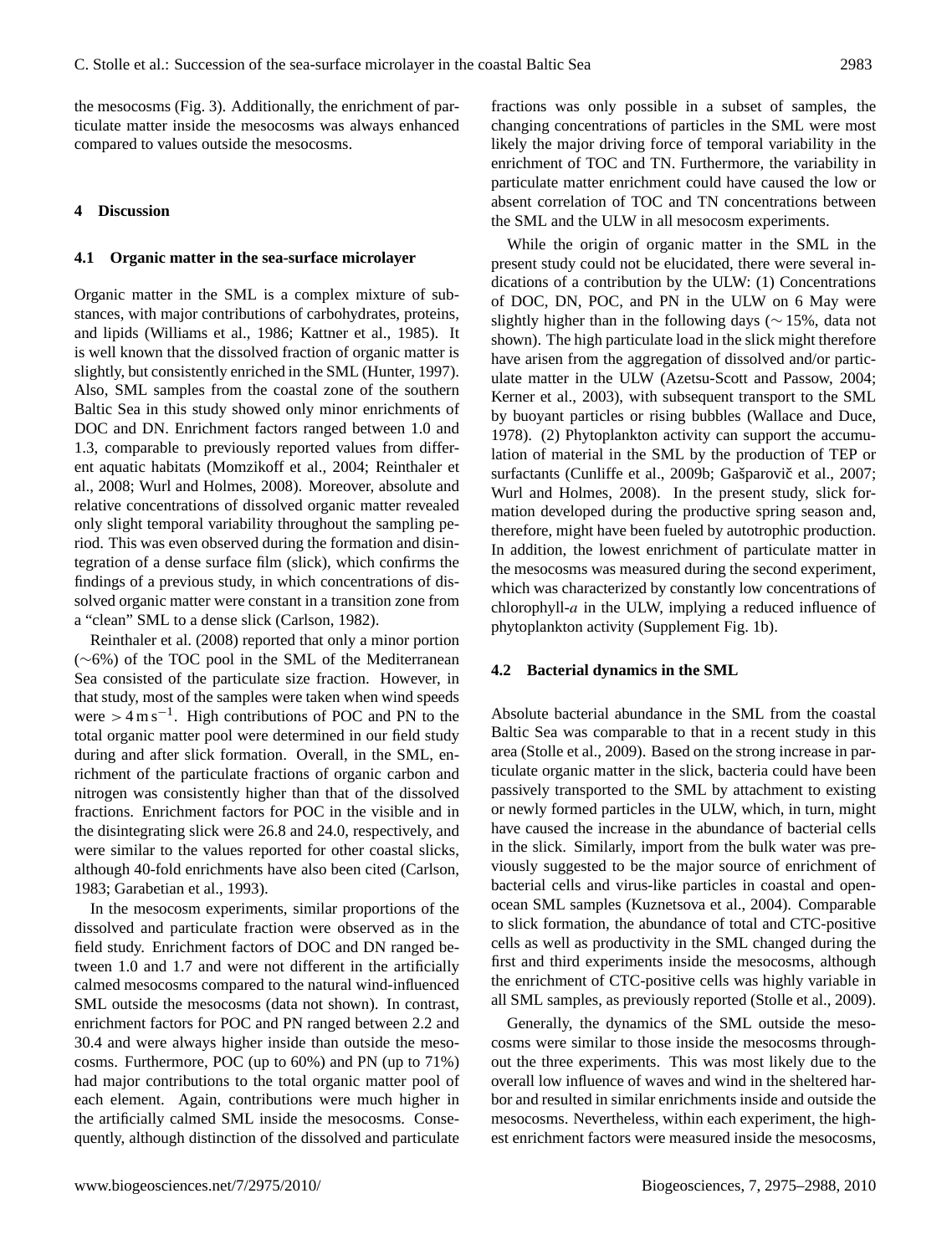especially for bacterial productivity and concentrations of organic matter.

Overall, for bacterial parameters, the highest enrichment factors followed the patterns of TOC and TN concentrations, suggesting that the accumulation of new material in the SML was coupled to the responses of the bacterioneuston. High concentrations of organic matter could explain previous reports of enhanced exo-enzymatic activities in the SML (Münster et al., 1997; Kuznetsova and Lee, 2001; Santos et al., 2009). However, low bacterial growth efficiencies in the SML of the Atlantic Ocean and the Mediterranean Sea imply that high bacterioneuston metabolism does not reflect enhanced cell growth (Reinthaler et al., 2008). These observations were suggested as indicators of stressful conditions in the SML (Dietz et al., 1976). Similar conclusions can be drawn from the present study, since despite the strong increase in absolute bacterioneuston productivity in the slick, cell-specific activity  $(^{3}H-TdR$  incorporation/cell) remained less than in the ULW (data not shown). This was also true for cell-specific activity in the SML of the mesocosm experiments, except on the third day of each experiment (data not shown). This exception might have been at least partially due to a smaller inhibitory influence of UV radiation in the mesocosm experiments due to the sampling season as well as the sampling time shortly after sunrise. The SML receives higher doses of UV radiation than the ULW (Maki, 1993). Generally, seasonally low radiation levels might also explain why <sup>3</sup>H-TdR incorporation was not decreased to the same extent as in SML samples from the Baltic Sea, in this and in a previous study (Stolle et al., 2009). However, there is contradictory evidence regarding whether UV radiation generally causes diel patterns of bacterioneuston activity (Carlucci et al., 1986; Santos et al., 2009). Thereby, the matrix-like structure of the SML might on the one hand protect the bacterioneuston from UV-radiation comparable to biofilm habitats (Elasri and Miller, 1999) or on the other hand increase stress by photodegradation products such as  $H_2O_2$  (Anesio et al., 2005). Nonetheless, cell-specific activity might have been even overestimated, as particle-attached bacteria were not counted due to methodological reasons. Particle-attached bacteria have been reported to be present in high numbers in the SML (Aller et al., 2005), which could explain the extensive enrichment of bacteria, up to several orders of magnitude, in slick samples (Hardy and Apts, 1984). Furthermore, relative bacterial productivity was found to be smallest when concentrations of particulate matter were highest (Obernosterer et al., 2008). This implies that particle attachment does not shelter bacteria from stress factors in the SML, although the general high activity of particle-attached bacteria in surface waters is known (Grossart et al., 2007). Bacterial attachment to particulate matter in the SML could also explain the decrease in bacterial abundance and productivity during slick disintegration. Increasing wind speed and a collapse of the SML due to increasing surface pressure and convergent forces (Wheeler, 1975) most likely caused a transport of material from the SML into the ULW, and might account for the strong increase in bacterioplankton productivity that occurred on 8 May.

Studies of bacterioneuston community composition are still scarce and to the best of our knowledge no attempt has yet been made to distinguish the non-attached and particleattached members of bacterioneuston communities. Several studies from coastal and estuarine habitats have shown distinct bacterioneuston and bacterioplankton communities (Fehon and Oliver, 1979; Franklin et al., 2008; Cunliffe et al., 2008). However, also strong variability in the bacterioneuston community from one day to the next has been reported (Agogué et al., 2005). Moreover, Cunliffe et al. (2009c) showed that the bacterioneuston community in a thick SML ( $\sim$  400 μm) differed increasingly from the bacterioplankton throughout the course of artificially induced phytoplankton blooms in closed mesocosms. Similarly, in this study, the community composition of non-attached bacteria in the coastal SML changed drastically upon slick formation and disintegration, whereas bacterioplankton community composition was stable over the sampling period. In contrast, differences in particle-attached community compositions were more pronounced and of longer duration. Again, the strongest effect was observed in the bacterioneuston upon slick formation. However, a dynamic pattern was also noted for the particle-attached community in the ULW between 6 May (pre-slick) and 7 May (slick). This implies that the movement and transformation of particles strongly impacts overall community structure. In the mesocosm experiments, the changing patterns of total bacterial community composition followed the dynamic enrichment of TOC and TN. Therefore, our results suggest that the observed dynamic variability in community composition was greatly influenced by the particle-attached community. Moreover, the bacterioneuston was found to be greatly influenced by the ULW, as the large changes in bacterioplankton community composition that occurred in the second experiment were immediately recognizable in the SML. In that experiment, general changes of the bacterioneuston inside the mesocosms were relatively small, and, interestingly, accompanied by the lowest concentrations of particulate organic matter in the SML, additionally indicating the importance of particles in the SML.

## **4.3 Succession of the SML**

The SML is physically stable due to surface tension forces. While wave breaking disrupts the sea surface, re-assemblage of the SML occurs very rapidly (Hardy, 1982). Decreasing wind speed and an increasing accumulation of matter in the SML reduces surface tension, which finally dampens capillary waves and induces slick formation. Slicks are frequently observed in marine systems (Romano, 1996). Therefore, the SML is altered between these extremes, further complicating our attempts at elucidating the processes at the air-water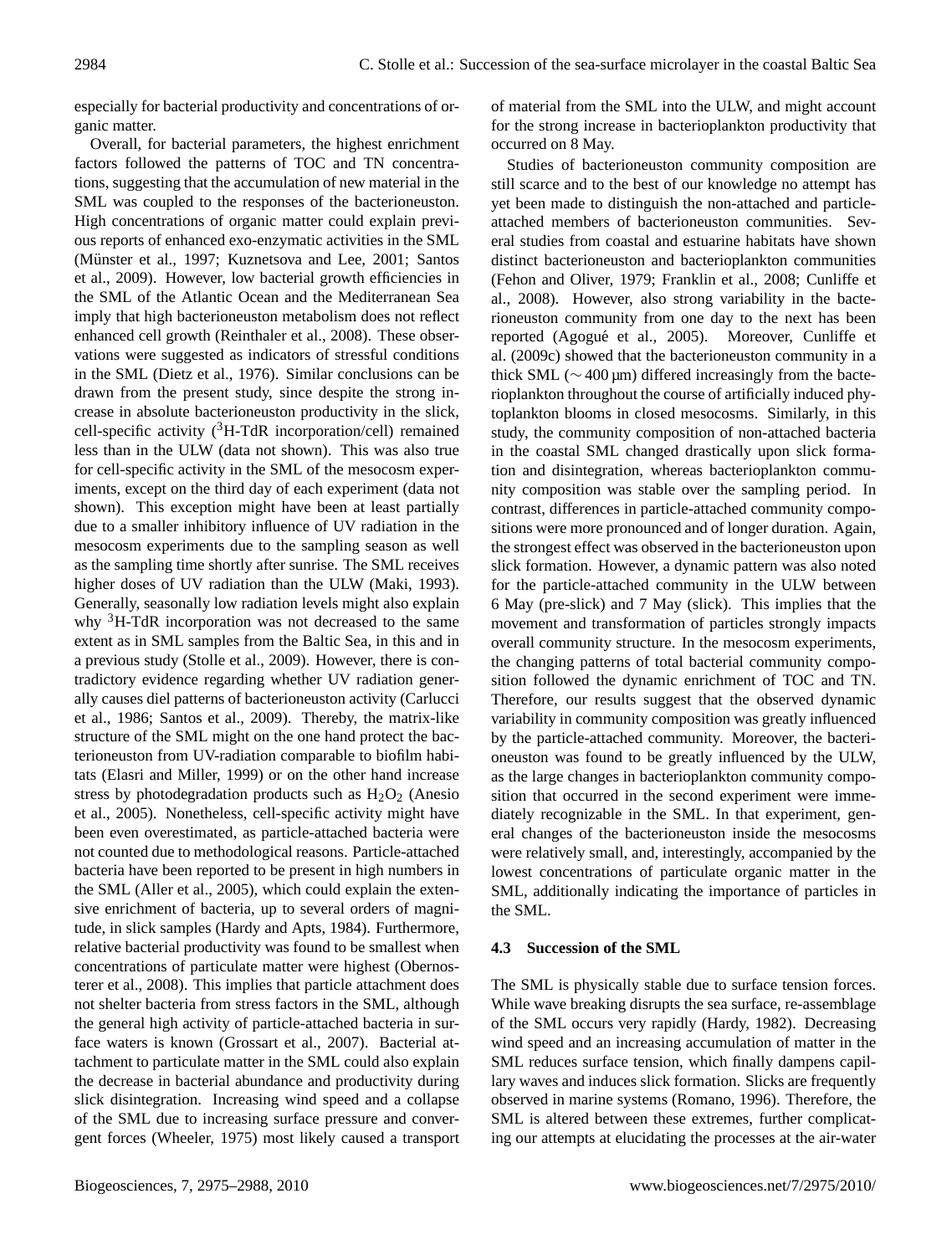| <b>Table 4.</b> Correlations between the enrichment of bacterial parameters and total and particulate matter. Correlations with total organic |
|-----------------------------------------------------------------------------------------------------------------------------------------------|
| carbon and total nitrogen are based on SML samples from the southern Baltic Sea taken in 2007 (Stolle et al., 2009) and in May 2008 as        |
| well as during the mesocosm experiments. Correlations with particulate organic carbon and particulate nitrogen are based on samples from      |
| May 2008 as well as on several mesocosm samples (see Table 3).                                                                                |

|                         | Total organic carbon |                  |    |                      | Particulate organic carbon |    |  |
|-------------------------|----------------------|------------------|----|----------------------|----------------------------|----|--|
|                         | $r_{\rm s}$          | p                | n  | $r_{\rm s}$          | p                          | n  |  |
| Total bacterial cells   | 0.522                | < 0.001          | 57 | 0.794                | < 0.001                    | 23 |  |
| CTC-positive cells      | 0.555                | < 0.001          | 58 | 0.583                | 0.003                      | 24 |  |
| $3H$ -TdR incorporation | 0.380                | 0.003            | 58 | 0.418                | 0.042                      | 24 |  |
|                         | Total nitrogen       |                  |    | Particulate nitrogen |                            |    |  |
|                         |                      |                  |    |                      |                            |    |  |
|                         | $r_{\rm s}$          | $\boldsymbol{p}$ | n  | $r_{\rm s}$          | p                          | n  |  |
| Total bacterial cells   | 0.406                | 0.002            | 57 | 0.835                | < 0.001                    | 23 |  |
| CTC-positive cells      | 0.408                | 0.001            | 58 | 0.739                | < 0.001                    | 24 |  |

 $r<sub>S</sub>$  = Spearman rank correlation coefficient;  $p$  = level of significance;  $n$  = number of samples

interface. It is clear, however, that wind induces both removal and supply processes in the SML and contributes strongly to its temporal and spatial variability, even over very short time scales (Kuznetsova and Lee, 2002). Still, a simple relation between wind speed and changing concentrations of compounds in the SML cannot be concluded (Kuznetsova et al., 2004; Reinthaler et al., 2008).

Field studies and mesocosm experiments in the coastal zone of the Baltic Sea were employed in the present study to examine the effects of minimized wind-induced turbulence on the coastal SML. Generally, mesocosms provide valuable experimental setups to study biological responses to perturbations in aquatic systems (Riebesell et al., 2008). There are, however, potential drawbacks that complicate the extrapolation of the results obtained to unperturbed, natural systems (Riebesell et al., 2008). In the present study, the mesocosms might have e.g. artificially enhanced the enrichment of organic matter in the SML by preventing horizontal dilution or dispersion. However, the characteristics of the organic matter and its enrichment are comparable to the extensive slick formation in the same area (see above). Furthermore, as this study aimed to investigate the principal mechanisms of organic matter enrichment and the bacterioneuston response, we think that potential artefacts caused by the mesocosms can be neglected. Such an overestimation of organic matter concentrations, however, has to be considered when future studies might aim to balance fluxes of organic matter into, away or across the SML under varying low wind conditions.

Although the present study has some limitations due to the limited observation period, it can be speculated that very low wind speed induces a succession of physico-chemical features of the coastal Baltic Sea SML and its inhabiting bacterial community (Fig. 5). This succession is characterized by an uncoupling of bacterial parameters in the SML from those



**Fig. 5.** Model of the effect of decreasing wind speed on organic matter enrichment and bacterioneuston parameters in the sea-surface microlayer compared to the underlying water. The present study indicates that slick formation and an artificial calming of the sea surface result in an increasing importance of the particulate fraction in the SML under lower wind conditions.  $(OC/N = \text{organic carbon})$ and nitrogen,  $TdR = {}^{3}H$ -thymidine incorporation, cells = bacterial abundance, 16S = differences in community composition based on 16S rRNA fingerprints).

in the ULW as well as an increased coupling of organic matter and bacteria in the SML under decreasing wind-induced surface mixing. Total bacterial abundance and productivity in the SML outside the mesocosms correlated very well with changing concentrations in the ULW. In contrast, this correlation was absent in the artificially calmed sea surfaces inside the mesocosms. There is contradictory evidence whether matter in the SML is related to that in the ULW (Dietz et al., 1976; Williams et al., 1986; Joux et al., 2006). Our study suggests that an uncoupling of the SML is favored under lowwind conditions. This is especially pronounced during slick formation, when bacterial parameters change strongly.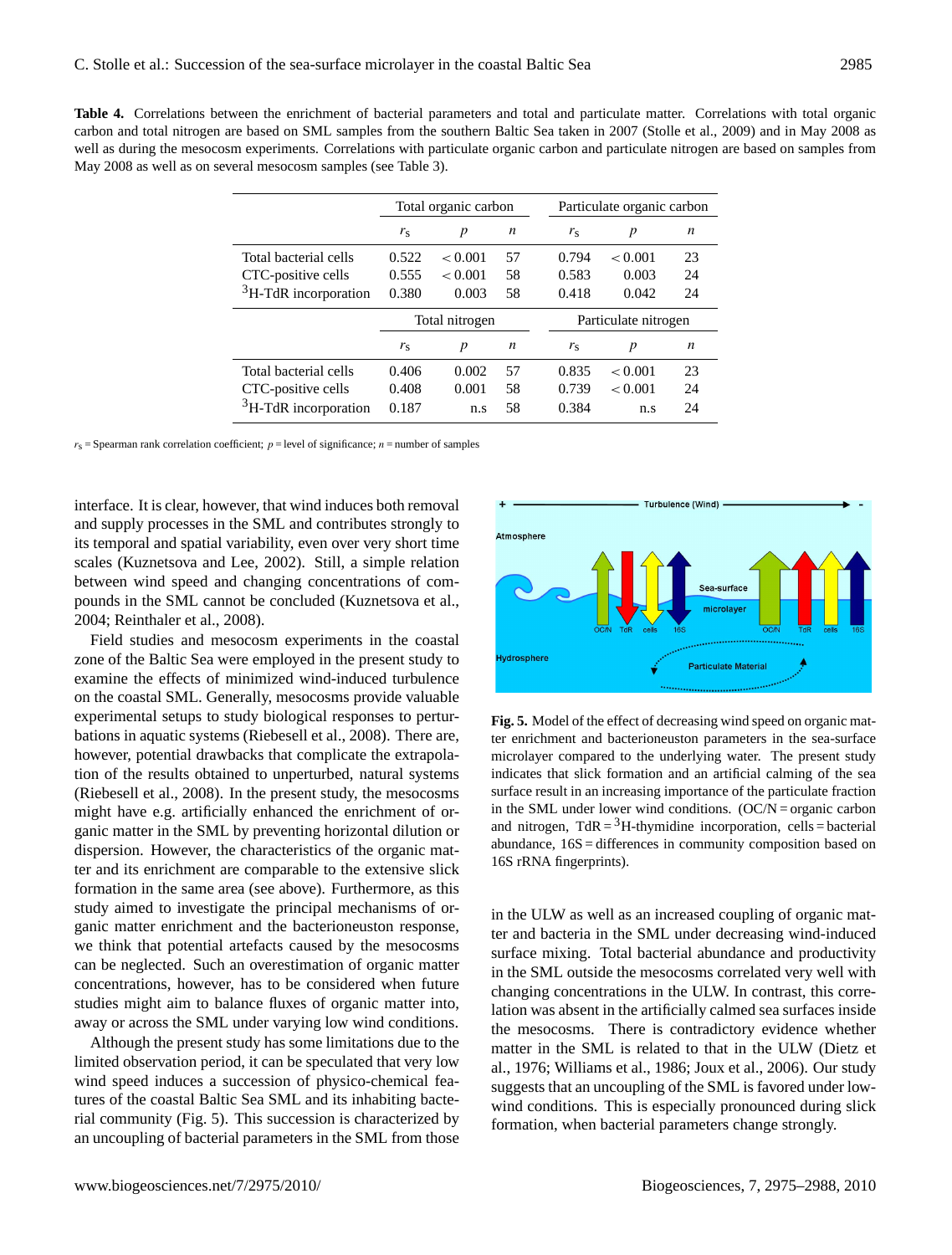Under these conditions, the contribution of the particulate fraction to the dynamic enrichment of organic matter and bacterial parameters in the SML increases. This is supported by strong correlations between the enrichment of POC and PN and the enrichment of bacterial abundances in the SML (Table 4). Considering all of the data from this study and a previous one (Stolle et al., 2009), patterns of TOC and TN enrichment do not as adequately explain the changes in bacterial abundances as do POC and PN enrichments. Patterns of bacterioneuston productivity were not or only weakly linked to changing quantities of organic matter in the SML, contrary to previously reported correlations between community respiration and TOC enrichment in the SML (Obernosterer et al., 2005). Nonetheless, the results of the present study underline earlier suggestions that the bacterioneuston community is not specifically adapted to this unusual habitat concerning the cycling of organic matter in the SML (Obernosterer et al., 2008).

# **5 Conclusions**

Taken together, the high variability in the physical and chemical environment of the SML makes general characterizations of SML properties and assumptions about processes in this habitat a challenging task. The present study implies that further knowledge of particle transformation is essential to understand patterns of the coastal bacterioneuston community. Finally, meteorological conditions dominantly influence the status of the SML, and calm conditions have the potential to induce a succession of the bacterioneuston community, which, in turn, might be important for specific processes, e.g., gas exchange, especially during extensive surface phytoplankton blooms.

# **Supplementary material related to this article is available online at: [http://www.biogeosciences.net/7/2975/2010/](http://www.biogeosciences.net/7/2975/2010/bg-7-2975-2010-supplement.zip) [bg-7-2975-2010-supplement.zip](http://www.biogeosciences.net/7/2975/2010/bg-7-2975-2010-supplement.zip)**.

*Acknowledgements.* We are very grateful to W. Mohr for conceptual discussions and thank U. Hehl, M. Poetzsch, and A. Brietzke for excellent assistance during sampling in the southern Baltic Sea and during installation of the mesocosms. The technical assistance of C. Meeske and A. Gruettmueller during lab work is also highly appreciated. Furthermore, we thank I. Topp for chlorophyll-a and S. Weinreben for salinity measurements. This study was financed by the German Leibniz Society (WGL-PAKT project FILGAS) and the Federal Ministry of Education and Research (SOPRAN Phase II).

Edited by: T. J. Battin

## **References**

- Agogue, H., Casamayor, E. O., Joux, F., Obernosterer, I., Dupuy, ´ C., Lantoine, F., Catala, P., Weinbauer, M. G., Reinthaler, T., Herndl, G. J., and Lebaron, P.: Comparison of samplers for the biological characterization of the sea surface microlayer, Limnol. Oceanogr.-Meth., 2, 213–225, 2004.
- Agogue, H., Casamayor, E. O., Bourrain, M., Obernosterer, I., Joux, ´ F., Herndl, G. J., and Lebaron, P.: A survey on bacteria inhabiting the sea surface microlayer of coastal ecosystems, FEMS Microbiol. Ecol., 54, 269–280, 2005.
- Aller, J. Y., Kuznetsova, M. R., Jahns, C. J., and Kemp, P. F.: The sea surface microlayer as a source of viral and bacterial enrichment in marine aerosols, J. Aerosol Sci., 36, 801–812, 2005.
- Anesio, A. M., Granéli, W., Aiken, G. R., Kieber, D. J., and Mopper, K.: Effect of Humic Substance Photodegradation on Bacterial Growth and Respiration in Lake Water, Appl. Environ. Microbiol., 71, 6267–6275, 2005.
- Azetsu-Scott, K. and Passow, U.: Ascending marine particles: Significance of transparent exopolymer particles (TEP) in the upper ocean, Limnol. Oceanogr., 49, 741–748, 2004.
- Baastrup-Spohr, L. and Staehr, P.: Surface microlayers on temperate lowland lakes, Hydrobiologia, 625, 43–59, 2009.
- Bigg, E. K., Leck, C., and Tranvik, L.: Particulates of the surface microlayer of open water in the central Arctic Ocean in summer, Mar. Chem., 91, 131–141, 2004.
- Carlson, D. J.: Phytoplankton in marine surface microlayers, Can. J. Microbiol., 28, 1226–1234, 1982.
- Carlson, D. J.: Dissolved organic materials in surface microlayers: Temporal and spatial variability and relation to sea state, Limnol. Oceanogr., 28, 415–431, 1983.
- Carlucci, A. F., Craven, D. B., Robertson, K. J., and Williams, P. M.: Surface-film microbial populations: diel amino acid metabolism, carbon utilization, and growth rates, Mar. Biol., 92, 289–297, 1986.
- Chin-Leo, G. and Kirchman, D. L.: Estimating bacterial production in marine waters from the simultaneous incorporation of thymidine and leucine, Appl. Environ. Microbiol., 54, 1934–1939, 1988.
- Cunliffe, M., Schafer, H., Harrison, E., Cleave, S., Upstill-Goddard, R., and Murrell, J. C.: Phylogenetic and functional gene analysis of the bacterial and archaeal communities associated with the surface microlayer of an estuary, ISME J., 2, 776–789, 2008.
- Cunliffe, M., Harrison, E., Salter, M., Schafer, H., Upstill-Goddard, ¨ R. C., and Murrell, J. C.: Comparison and validation of sampling strategies for the molecular microbial analysis of surface microlayers, Aquat. Microb. Ecol., 57, 69–77, 2009a.
- Cunliffe, M., Salter, M., Mann, P. J., Whiteley, A. S., Upstill-Goddard, R. C., and Murrell, J. C.: Dissolved organic carbon and bacterial populations in the gelatinous surface microlayer of a Norwegian fjord mesocosm, FEMS Microbiol. Lett., 299, 248– 254, 2009b.
- Cunliffe, M., Whiteley, A. S., Newbold, L., Oliver, A., Schafer, H., and Murrell, J. C.: Comparison of bacterioneuston and bacterioplankton dynamics during a phytoplankton bloom in a fjord mesocosm, Appl. Environ. Microbiol., 75, 7173–7181, 2009c.
- Cunliffe, M. and Murrell, J. C.: The sea-surface microlayer is a gelatinous biofilm, ISME J., 3, 1001–1003, 2009.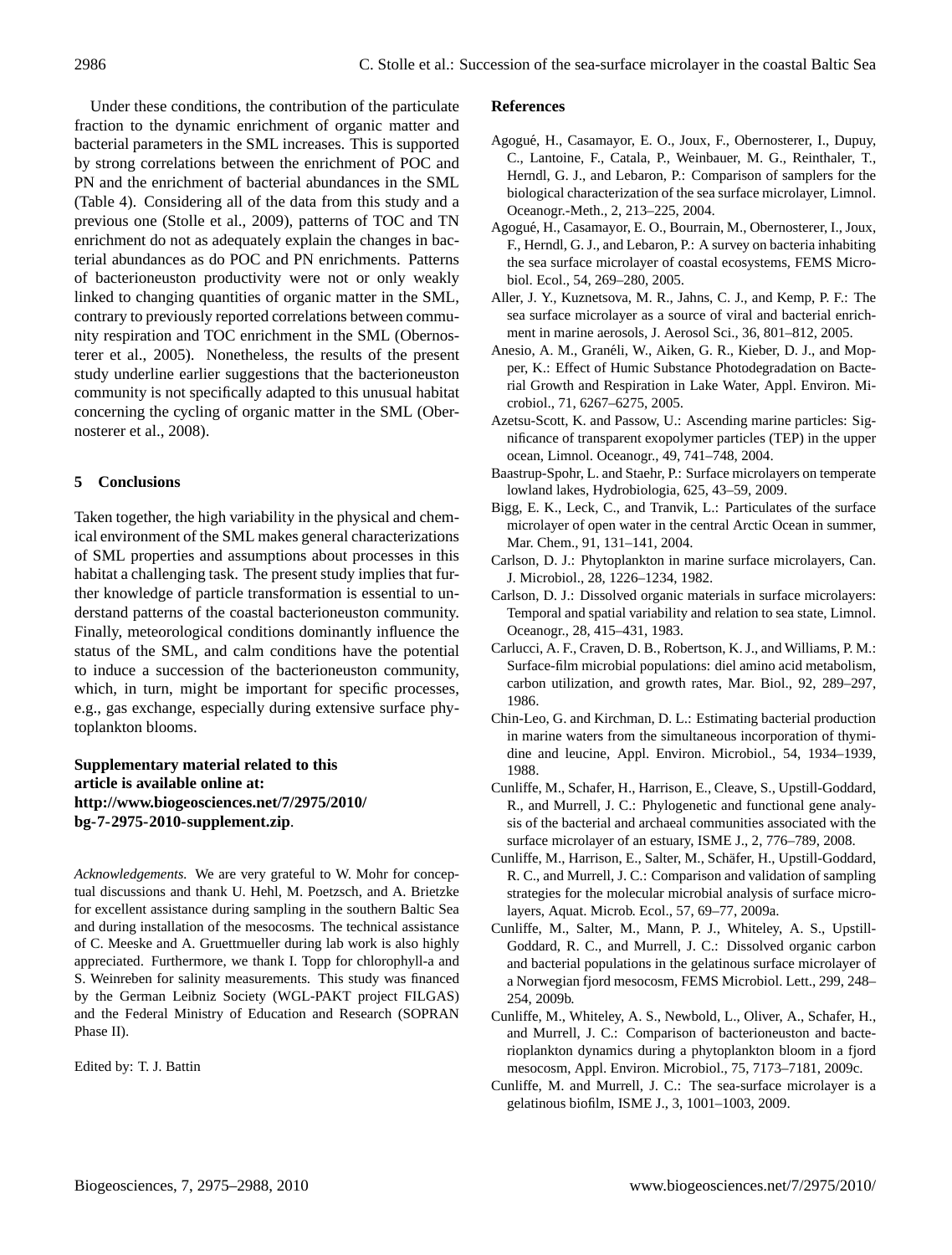- Dietz, A. S., Albright, L. J., and Tuominen, T.: Heterotrophic activities of bacterioneuston and bacterioplankton, Can. J. Microbiol., 22, 1699–1709, 1976.
- Elasri, M. O. and Miller, R. V.: Study of the Response of a Biofilm Bacterial Community to UV Radiation, Appl. Environ. Microbiol., 65, 2025–2031, 1999.
- Falkowska, L.: 12-hour cycle of matter transformation in the sea surface microlayer in the offshore waters of the Gdansk Basin (Baltic Sea) during spring, Oceanolgia, 43, 201–222, 2001.
- Fehon, W. C. and Oliver, J. D.: Taxonomy and distribution of surface microlayer bacteria from two estuarine sites, Estuaries, 2, 194–197, 1979.
- Franklin, M. P., McDonald, I. R., Bourne, D. G., Owens, N. J. P., Upstill-Goddard, R. C., and Murrell, J. C.: Bacterial diversity in the bacterioneuston (sea surface microlayer): the bacterioneuston through the looking glass, Environ. Microbiol. 7, 723– 736, 2005.
- Garabetian, F., Romano, J. C., Paul, R., and Sigoillot, J. C.: Organic matter composition and pollutant enrichment of sea surface microlayer inside and outside slicks, Mar. Environ. Res., 35, 323– 339, 1993.
- Gasol, J. M. and Arístegui, J.: Cytometric evidence reconciling the toxicity and usefulness of CTC as a marker of bacterial activity, Aquat. Microb. Ecol., 46, 71–83, 2007.
- Gašparovič, B., Plavšič, M., Ćosovič, B., and Saliot, A.: Organic matter characterization in the sea surface microlayers in the subarctic Norwegian fjords region, Mar. Chem., 105, 1–14, 2007.
- GESAMP: Biological effects of chemical and radiative change in the sea surface, in: The sea-surface microlayer and its role in global change, GESAMP Reports and Studies, 27–51, 1995.
- Grossart, H.-P., Tang, K. W., Kiørboe, T., and Ploug, H.: Comparison of cell-specific activity between free-living and attached bacteria using isolates and natural assemblages, FEMS Microbiol. Lett., 266, 194–200, 2007.
- Hardy, J. T.: The sea surface microlayer: biology, chemistry and anthropogenic enrichment, Prog. Oceanogr., 11, 307–328, 1982.
- Hardy, J. T. and Apts, C. W.: The sea-surface microlayer: phytoneuston productivity and effects of atmospheric particulate matter, Mar. Biol., 82, 293–300, 1984.
- Harvey, R. W. and Burzell, L. A.: A simple microlayer method for small samples, Limnol. Oceanogr., 17, 156–157, 1972.
- Hunter, K. A.: Chemistry of the sea-surface microlayer, in: The sea-surface and global change, edited by: Liss, P. S. and Duce, R. A., Cambridge University Press, Cambridge, 287–320, 1997.
- Huehnerfuss, H.: On the problem of sea surface film sampling: a comparison of 21 microlayer-, 2 multilayer-, and 4 selected subsurface-samplers, Part 1, Sonderdr. Meerestechnik, 12, 137– 142, 1981
- Joux, F., Agogue, H., Obernosterer, I., Dupuy, C., Reinthaler, T., ´ Herndl, G. J., and Lebaron, P.: Microbial community structure in the sea surface microlayer at two contrasting coastal sites in the northwestern Mediterranean Sea, Aquat. Microb. Ecol., 42, 91–104, 2006.
- Kattner, G., Nagel, K., Eberlein, K., and Hammer, K.-D.: Components of natural surface microlayers and subsurface water, Oceanol. Acta, 8, 175–183, 1985.
- Kerner, M., Hohenberg, H., Ertl, S., Reckermann, M., and Spitzy, A.: Self-organization of dissolved organic matter to micelle-like microparticles in river water, Nature, 422, 150–154, 2003.
- Kuznetsova, M. and Lee, C.: Enhanced extracellular enzymatic peptide hydrolysis in the sea-surface microlayer, Mar. Chem., 73, 319–332, 2001.
- Kuznetsova, M. and Lee, C.: Dissolved free and combined amino acids in nearshore seawater, sea surface microlayers and foams: Influence of extracellular hydrolysis, Aquat. Sci., 64, 252–268, 2002.
- Kuznetsova, M., Lee, C., Aller, J., and Frew, N.: Enrichment of amino acids in the sea surface microlayer at coastal and open ocean sites in the North Atlantic Ocean, Limnol. Oceanogr., 49, 1605–1619, 2004.
- Labrenz, M., Jost, G., and Jürgens, K.: Distribution of abundant prokaryotic organisms in the water column of the central Baltic Sea with an oxic-anoxic interface, Aquat. Microb. Ecol., 46, 177–190, 2007.
- Lane, D.: 16S/23S rRNA Sequencing, in: Nucleic acid techniques in bacterial systematics, edited by: Stackebrandt, E. and Goodfellow, M., John Wiley & Sons, Chichester, 115–175, 1991.
- Liss, P. S. and Duce, R. A.: The sea surface and global change, Cambridge University Press, Cambridge, 1997.
- Maki, J. S.: The air-water interface as an extreme environment, in: Aquatic microbiology: an ecological approach, edited by: Ford, T. E., Blackwell Scientific Publication, Boston, Massachusetts, 409–439, 1993.
- Momzikoff, A., Brinis, A., Dallot, S., Gondry, G., Saliot, A., and Lebaron, P.: Field study of the chemical characterization of the upper ocean surface using various samplers, Limnol. Oceanogr.- Meth., 2, 374–386, 2004.
- Münster, U., Heikkinen, E., and Knulst, J.: Nutrient composition, microbial biomass and activity at the air-water interface of small boreal forest lakes, Hydrobiologia, 363, 261–270, 1997.
- Nausch, G., Feistel, R., Umlauf, L., Nagel, K., and Siegel, H.: Hydrographisch-chemische Zustandseinschätzung der Ostsee, Meereswissenschaft. Ber., 77, 3–99, 2009.
- Obernosterer, I., Catala, P., Reinthaler, T., Herndl, G. J., and Lebaron, P.: Enhanced heterotrophic activity in the surface microlayer of the Mediterranean Sea, Aquat. Microb. Ecol., 39, 293–302, 2005.
- Obernosterer, I., Catala, P., Lami, R., Caparros, J., Ras, J., Bricaud, A., Dupuy, C., van Wambeke, F., and Lebaron, P.: Biochemical characteristics and bacterial community structure of the sea surface microlayer in the South Pacific Ocean, Biogeosciences, 5, 693–705, doi:10.5194/bg-5-693-2008, 2008.
- Ploug, H.: Cyanobacterial surface blooms formed by *Aphanizomenon* sp. and *Nodularia spumigena* in the Baltic Sea: Small-scale fluxes, pH, and oxygen microenvironments, Limnol. Oceanogr., 53, 914–921, 2008.
- Reinthaler, T., Sintes, E., and Herndl, G. J.: Dissolved organic matter and bacterial production and respiration in the sea-surface microlayer of the open Atlantic and the western Mediterranean Sea, Limnol. Oceanogr., 53, 122–136, 2008.
- Riebesell, U., Bellerby, R. G. J., Grossart, H.-P., and Thingstad, F.: Mesocosm  $CO<sub>2</sub>$  perturbation studies: from organism to community level, Biogeosciences, 5, 1157–1164, doi:10.5194/bg-5- 1157-2008, 2008.
- Romano, J.-C.: Sea-surface slick occurrence in the open sea (Mediterranean, Red Sea, Indian Ocean) in relation to wind speed, Deep-Sea Res. Pt. I, 43, 411–423, 1996.